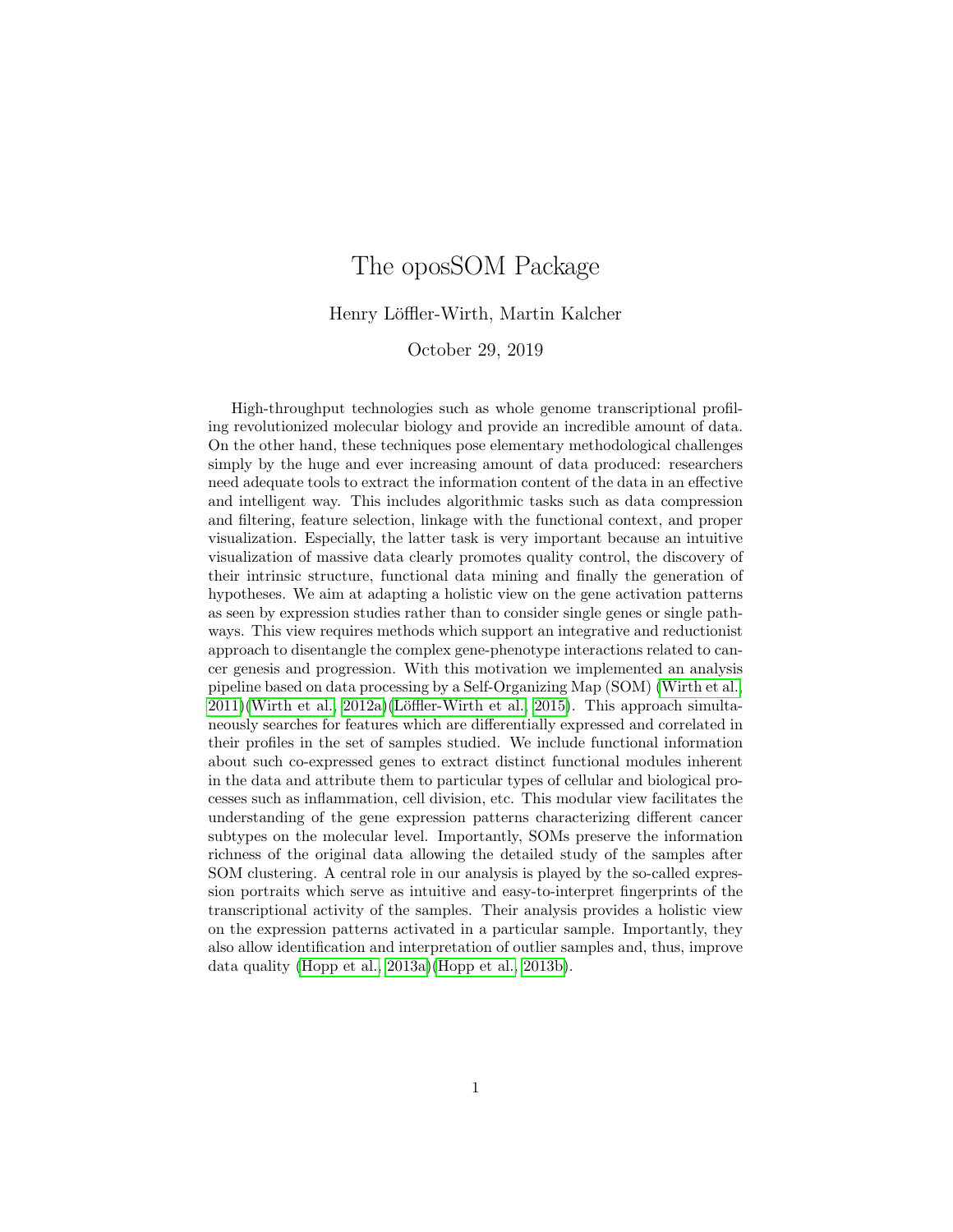# 1 Example data: transctiptome of healthy human tissue samples

The data was downloaded from Gene Expression Omnibus repository [\(GEO](http://www.ncbi.nlm.nih.gov/geo/query/acc.cgi?acc=GSE7307) [accession no. GSE7307\)](http://www.ncbi.nlm.nih.gov/geo/query/acc.cgi?acc=GSE7307). About 20,000 genes in more than 650 tissue samples were measured using the Affymetrix HGU133-Plus2 microarray. A subset of 12 selected tissues from different categories is used here as example data set for the oposSOM-package.

## 2 Setting up the environment

In order to set the analysis parameters and to create the enclosing environment it is obligatory to use opossom.new. If any parameter is not explicitly defined, default values will be used (see also Parameters section):

```
> library(oposSOM)
> env <- opossom.new(list(dataset.name="Tissues",
+ dim.1stLvlSom=20))
```
The oposSOM package requires input of the expression data, for example preprocessed RNA microarray or sequencing data. It is recommended to transform data into logarithmic scale prior to utilizing them in the pipeline.

The workflow accepts two formats: Firstly a simple two-dimensional numerical matrix, where the columns and rows represent the samples and genes, respectively:

```
> data(opossom.tissues)
> str(opossom.tissues, vec.len=3)
num [1:20957, 1:12] 0.299 2.492 2.293 2.041 ...
 - attr(*, "dimnames")=List of 2
  ..$ : chr [1:20957] "ENSG00000115415" "ENSG00000252095" "ENSG00000111640" ...
  ..$ : chr [1:12] "liver" "kidney cortex" "thyroid gland" ...
> env$indata <- opossom.tissues
```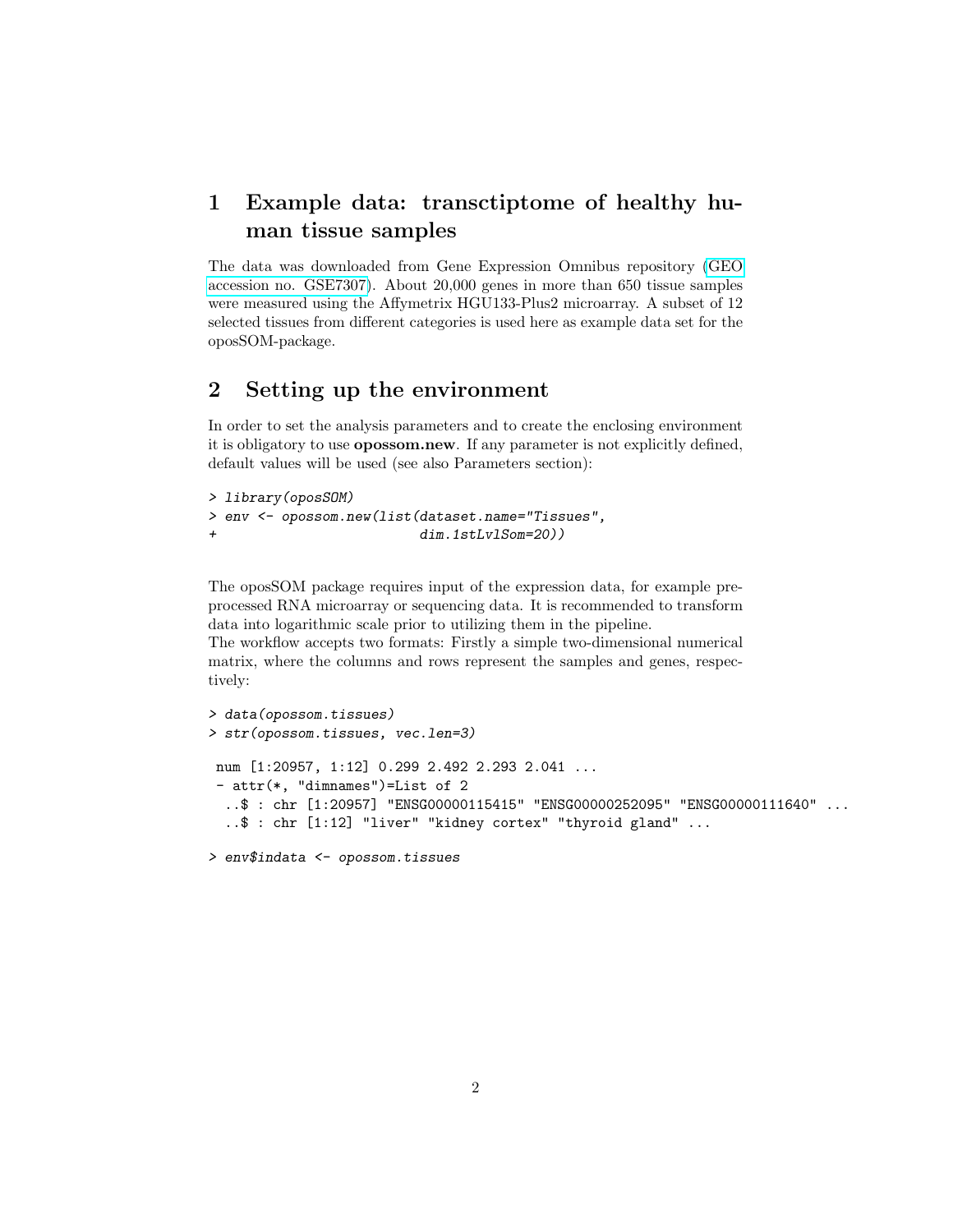Secondly the input data can also be given as  $Biobase::ExpressionSet$  object:

```
> data(opossom.tissues)
> library(Biobase)
> opossom.tissues.eset = ExpressionSet(assayData=opossom.tissues)
> opossom.tissues.eset
ExpressionSet (storageMode: lockedEnvironment)
assayData: 20957 features, 12 samples
  element names: exprs
protocolData: none
phenoData: none
featureData: none
experimentData: use 'experimentData(object)'
Annotation:
> env$indata <- opossom.tissues.eset
```
Each sample may be assigned to a distinct group and a corresponding color to improve data visualization and result presentations. group.labels can also be set to "auto" to apply unsupervised grouping of samples according to their expression module activation patterns. Otherwise, samples will be collected within one group and colored using a standard scheme.

```
> env$group.labels <- c(rep("Homeostasis", 2),
+ "Endocrine",
+ "Digestion",
+ "Exocrine",
+ "Epithelium",
+ "Reproduction",
+ "Muscle",
+ rep("Immune System", 2),
+ rep("Nervous System", 2) )
> env$group.colors <- c(rep("gold", 2),
+ "red2",
+ "brown",
+ "purple",
+ "cyan",
+ "pink",
+ "green2",
+ rep("blue2", 2),
+ rep("gray", 2) )
```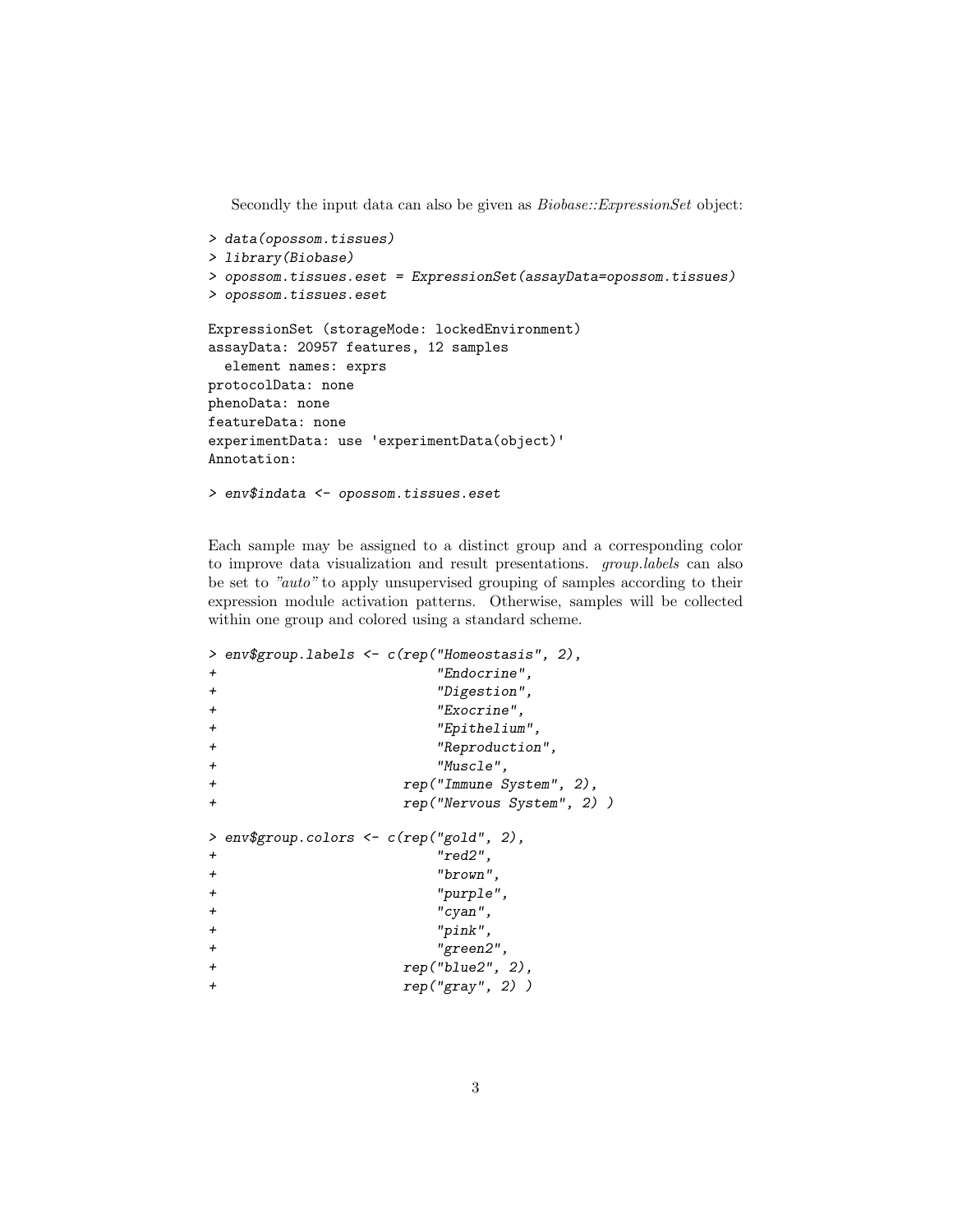Alternatively, the *group.labels* and *group.colors* can also be defined within the phenotype information of the ExpressionSet:

```
> group.info <- data.frame(
+ group.labels = c(rep("Homeostasis", 2),
+ "Endocrine",
+ "Digestion",
+ "Exocrine",
+ "Epithelium",
+ "Reproduction",
+ "Muscle",
+ rep("Immune System", 2),
+ rep("Nervous System", 2) ),
+
+ group.colors = c(rep("gold", 2),
+ "red2",
+ "brown",
+ "purple",
+ "cyan",
+ "pink",
+ "green2",
+ rep("blue2", 2),
+ rep("gray", 2) ),
+
+ row.names=colnames(opossom.tissues))
> opossom.tissues.eset = ExpressionSet(assayData=opossom.tissues,
+ phenoData=AnnotatedDataFrame(group.info) )
> opossom.tissues.eset
ExpressionSet (storageMode: lockedEnvironment)
assayData: 20957 features, 12 samples
 element names: exprs
protocolData: none
phenoData
 sampleNames: liver kidney cortex ... cerebral cortex (12 total)
 varLabels: group.labels group.colors
 varMetadata: labelDescription
featureData: none
experimentData: use 'experimentData(object)'
Annotation:
> env$indata <- opossom.tissues.eset
```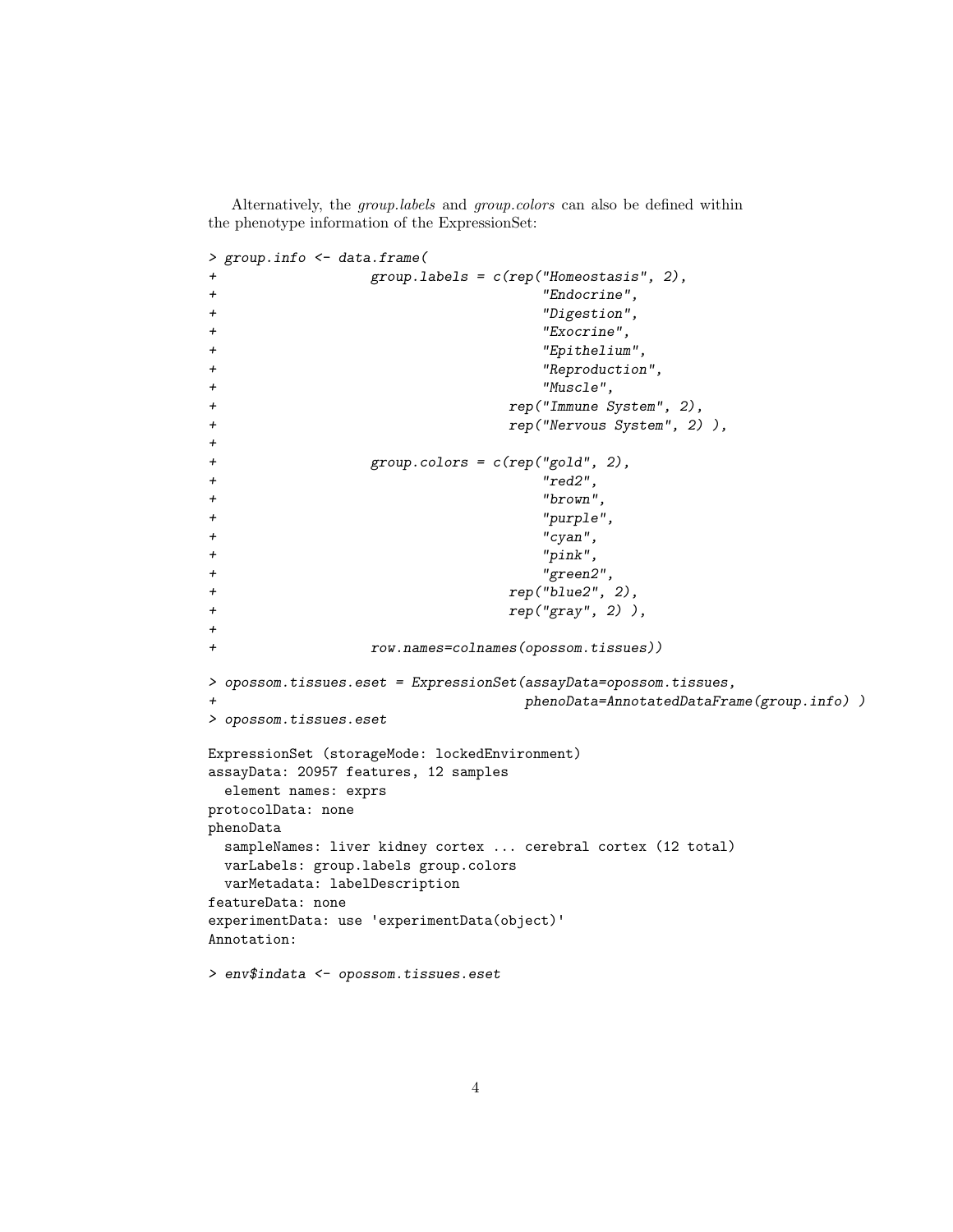Finally the pipeline will run through all analysis modules without further input. Periodical status messages are given to inform about running and accomplished tasks. Please note that the tissue sample will take approx. 30min to finish, depending on the users' hardware:

> opossom.run(env)



<span id="page-4-0"></span>Figure 1: Few selected results provided by the oposSOM package: (a) Expression landscape portraits represent fingerprints of transcriptional activity. The group.labels and group.colors parameters are used to arrange and represent the samples throughout all analyses. (b) Functional expression modules are identified in the expression landscapes and described using appropriate summary portraits (left part), and expression profiles, enrichment analyses and differential gene lists (right part). (c) Sample similarity structure is analysed using different algorithms and distance metrics. Here a clustered pairwise correlation matrix is shown.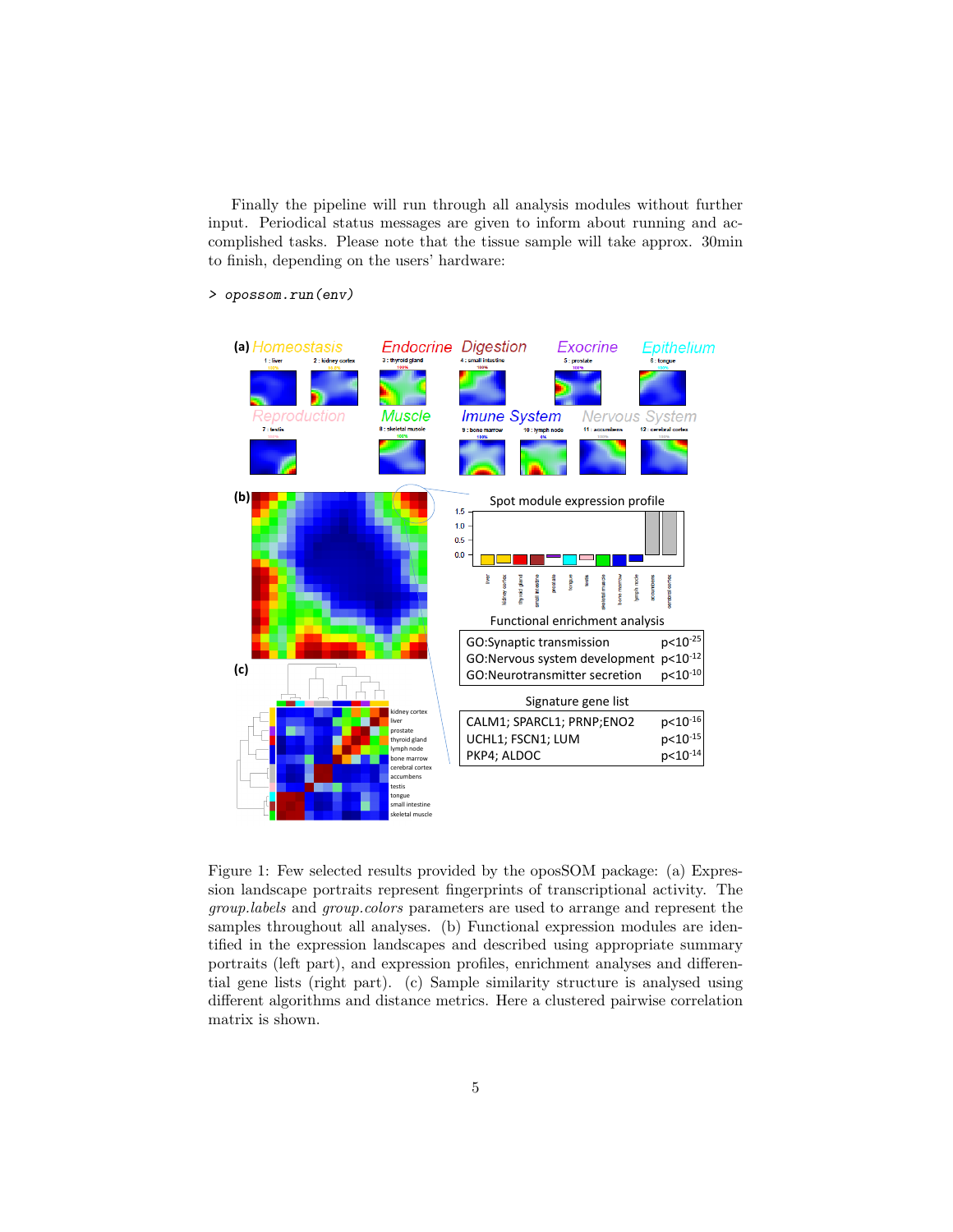#### 3 Browsing the results

The pipeline will store the results in a defined folder structure. These results comprise a variety of PDF documents with plots and images addressing the input data, supplementary descriptions of the SOM generated, the metadata obtained by the SOM algorithm, the sample similarity structures and also functional annotations. The PDF reports are accompanied by detailed CSV spreadsheets which render the complete information richness accessible.

Figure [1](#page-4-0) shows few selected outputs generated by the pipeline. The expression landscape portraits (Figure [1a](#page-4-0)) represent fingerprints of transcriptional activity. They are used to identify functional expression modules, which are further visualized and evaluated (Figure [1b](#page-4-0)). Sample similarity structure is analysed using different algorithms and distance metrics, for example by clustering the pairwise sample correlation matrix (Figure [1c](#page-4-0)).

Detailed description of the respective algorithms and visualizations would exceed the scope of this outline. We therefore refer to our publications aiming at methodical issues and application of the pipeline [\(Wirth et al., 2011\)](#page-14-0)[\(Wirth](#page-14-5) [et al., 2012b\)](#page-14-5)[\(Wirth et al., 2012a\)](#page-14-1)[\(Wirth, 2012\)](#page-14-6)[\(Steiner et al., 2012\)](#page-14-7)[\(Binder](#page-14-8) [et al., 2012\)](#page-14-8)[\(Hopp et al., 2013a\)](#page-14-3)[\(Hopp et al., 2013b\)](#page-14-4).

HTML files are generated to provide straightforward access to this great amount of analysis results (see Figure [2\)](#page-6-0). They guide the user in terms of giving the most prominent links at a glance and leading from one analsis module to another. The Summary.html is the starting point of this browsing and can be found in the results folder created by the oposSOM pipeline.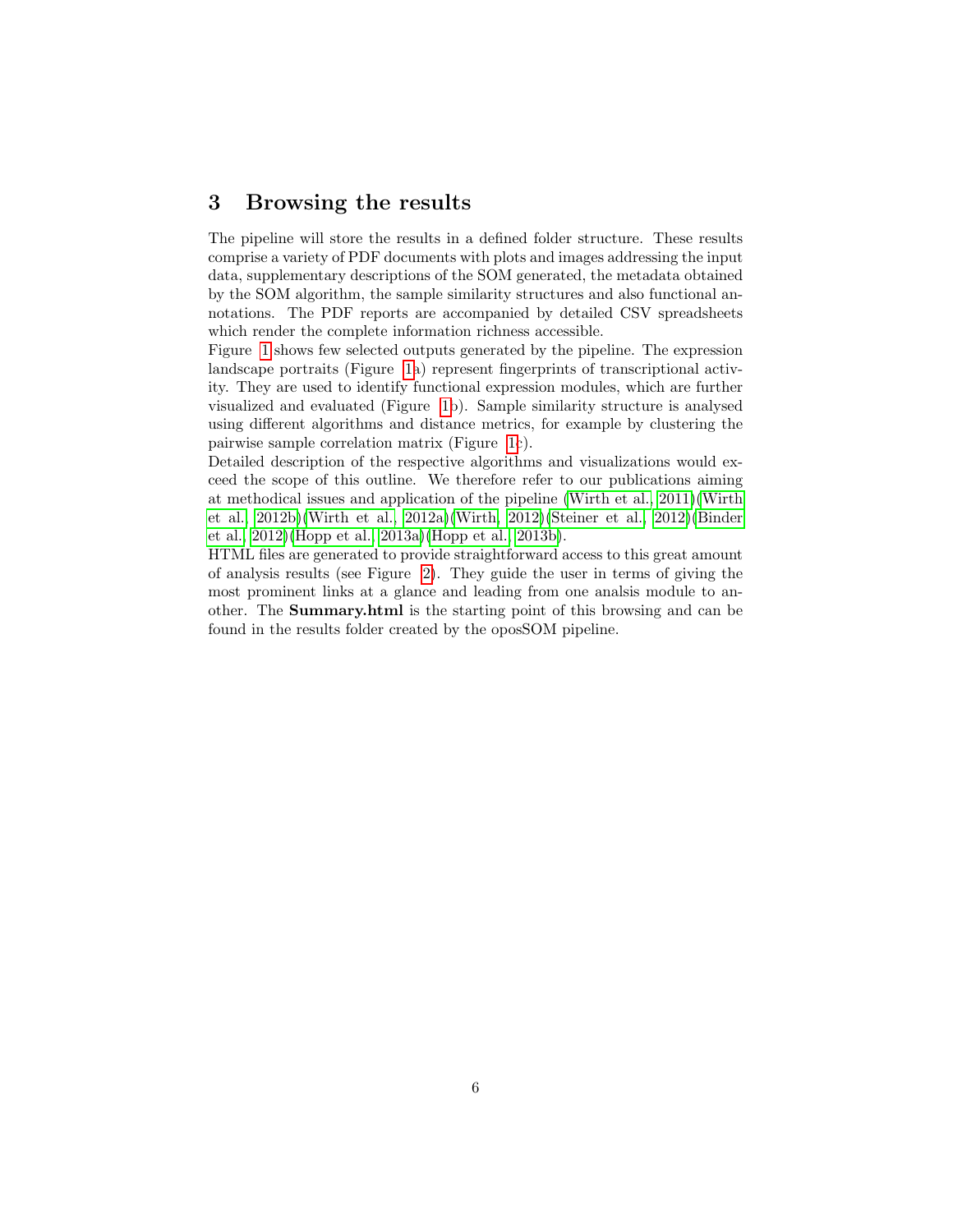

<span id="page-6-0"></span>Figure 2: HTML files allow browsing all results provided by the oposSOM package: (a) The central Summary.html serves as starting point and contains general information and results, as well as links to other HTML files such as (b) the sample summary page, (c) the spot module summary page and (d) the functional analyses page.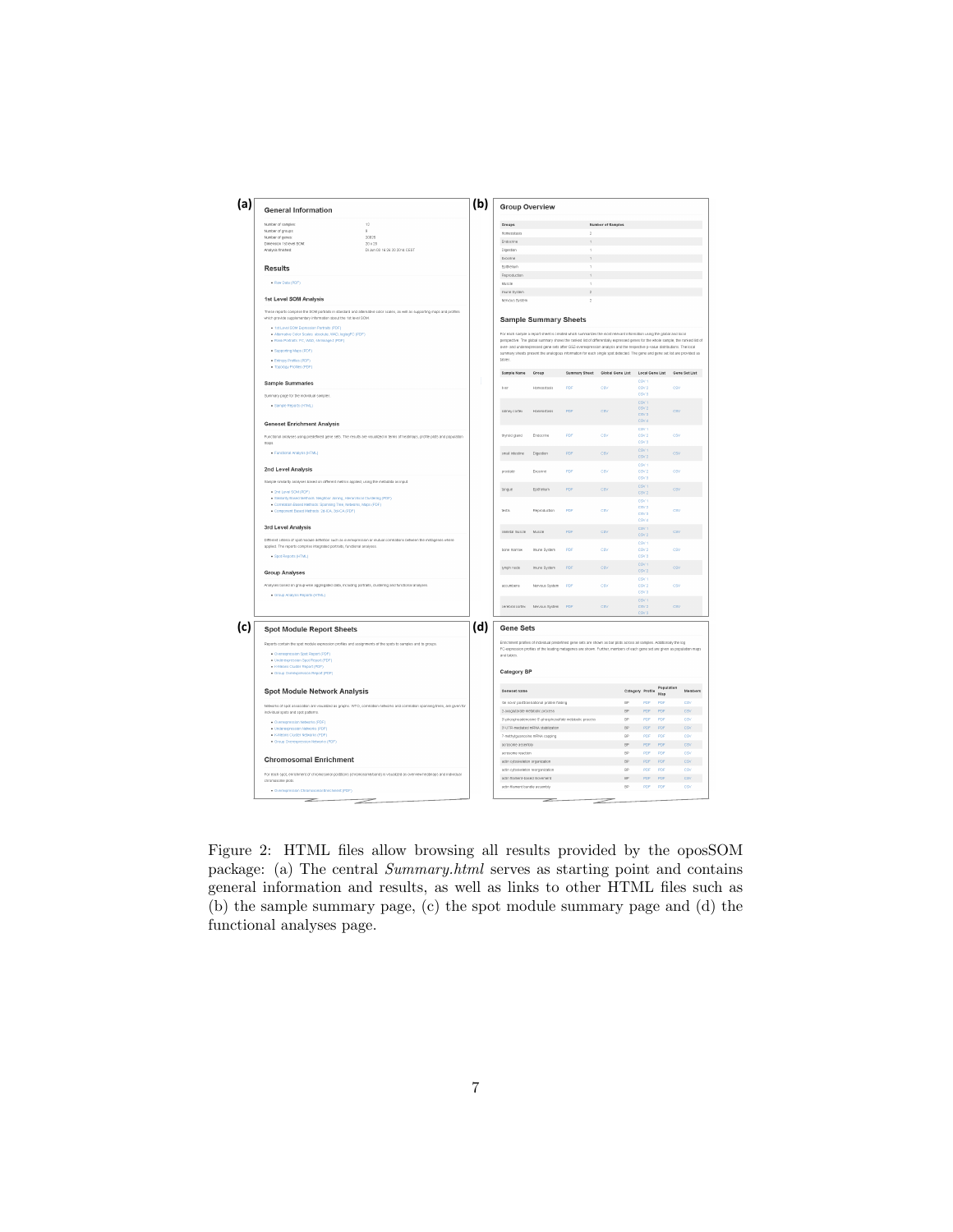#### 4 Parameter settings

All parameters are optional and will be set to default values if missing. However we recommend to adapt the following parameters according to the respective analysis:

- $\bullet$  dataset.name (character): name of the dataset. Used to name results folder and environment image (default: "Unnamed").
- dim.1stLvlSom (integer): dimension of primary SOM (default: "auto"). Given as a single value defining the size of the square SOM grid. Use "auto" to set SOM size to recommendation (see below).
- *feature.centralization* (boolean): enables or disables centralization of the features (default: TRUE).
- sample.quantile.normalization (boolean): enables quantile normalization of the samples (default: TRUE).

Database parameters are required to enable gene annotations and functional analyses (details are given below):

- $\bullet$  database.dataset (character): type of ensemble dataset queried using biomaRt interface (default: "auto"). Use "auto" to detect database parameters automatically.
- $\bullet$  database.id.type (character): type of rowname identifier in biomaRt database (default: ""). Obsolete if *database.dataset="auto"*.

The parameters below are secondary and may be left unattended by the user:

- *activated.modules* (list): activates/deactivates pipeline functionalities:
	- reporting (boolean): enables or disables output of pdf and csv results and html summaries (default: TRUE). When deactivated, only R workspace will be stored after analysis.
	- primary.analysis (boolean): enables or disables data preprocessing and SOM training (default: TRUE). When deactivated, prior SOM training results are required to be contained in the workspace environment.
	- sample.similarity.analysis (boolean): enables or disables diversity analyses such as clustering heatmaps, correlation networks and ICA (default: TRUE).
	- geneset.analysis (boolean): enables or disables geneset analysis (default: TRUE).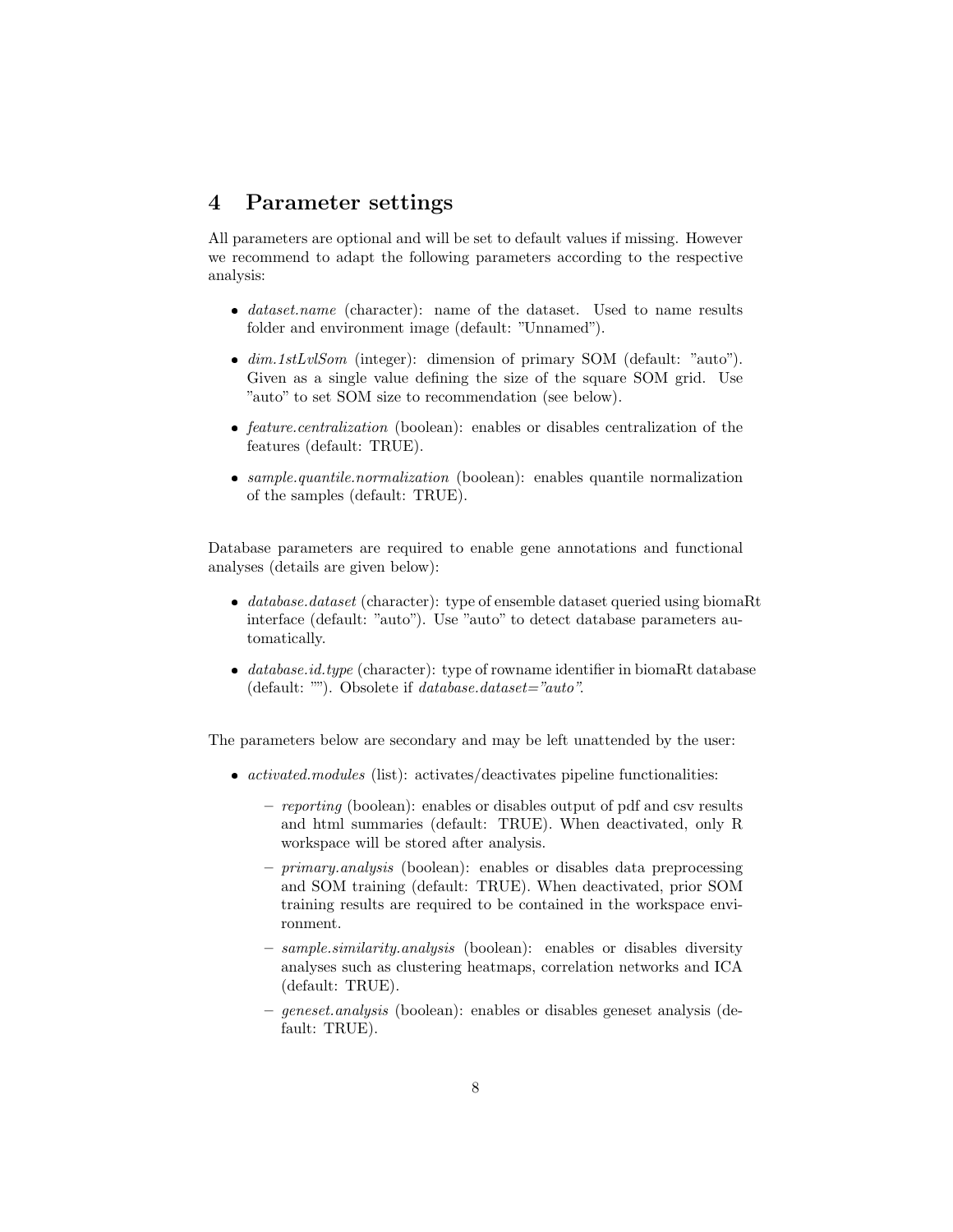- geneset.analysis.exact (boolean): enables or disables p-value and fdr calculation in geneset analysis (default: FALSE). Obsolete if geneset.analysis=F.
- group.analysis (boolean): enables or disables group centered analyses such as group portraits and functional mining (default: TRUE).
- difference.analysis (boolean): enables or disables pairwise comparisons of the grous and of pairs provided by pairwise.comparison.list as described below (default: TRUE).
- $\bullet$  dim.2ndLvlSom (integer): dimension of the second level SOM (default: 20). Given as a single value defining the size of the square SOM grid.
- *training.extension* (numerical,  $>0$ ): factor extending the number of iterations in SOM training (default: 1).
- *rotate.SOM.portraits* (integer  $\{0,1,2,3\}$ ): number of roations of the primary SOM in counter-clockwise fashion (default: 0). This solely influences the orientation of the portraits.
- $\bullet$  flip. SOM. portraits (boolean): mirroring the primary SOM along the bottomleft to top-right diagonal (default: FALSE). This solely influences the orientation of the portraits.
- standard.spot.modules (character, one of {"overexpression", "underexpression", "kmeans", "correlation", "group.overexpression", "dmap"}): spot modules utilized in diverse downstream analyses and visualizations, e.g. PAT detection and module correlation map (default: "dmap").
- spot.threshold.modules (numerical, between 0 and 1): spot detection in summary maps, expression threshold (default: 0.95).
- spot.coresize.modules (integer,  $>0$ ): spot detection in summary maps, minimum spot size (default: 3).
- spot.threshold.groupmap (numerical, between 0 and 1): spot detection in group-specific summary maps, expression threshold (default: 0.75).
- spot.coresize.groupmap (integer,  $>0$ ): spot detection in group-specific summary maps, minimum spot size (default: 5).
- *pairwise.comparison.list* (list of group lists): group list for pairwise analyses (default: NULL). Each element is a list of two character vectors containing the sample names to be analysed in pairwise comparison. The sample names must be contained in the column names of the input data matrix. For example, the following setting will compare the homeostasis (liver, kidney) to the nervous system samples (accumbens, cortex), and also tongue and intestine to the nervous system: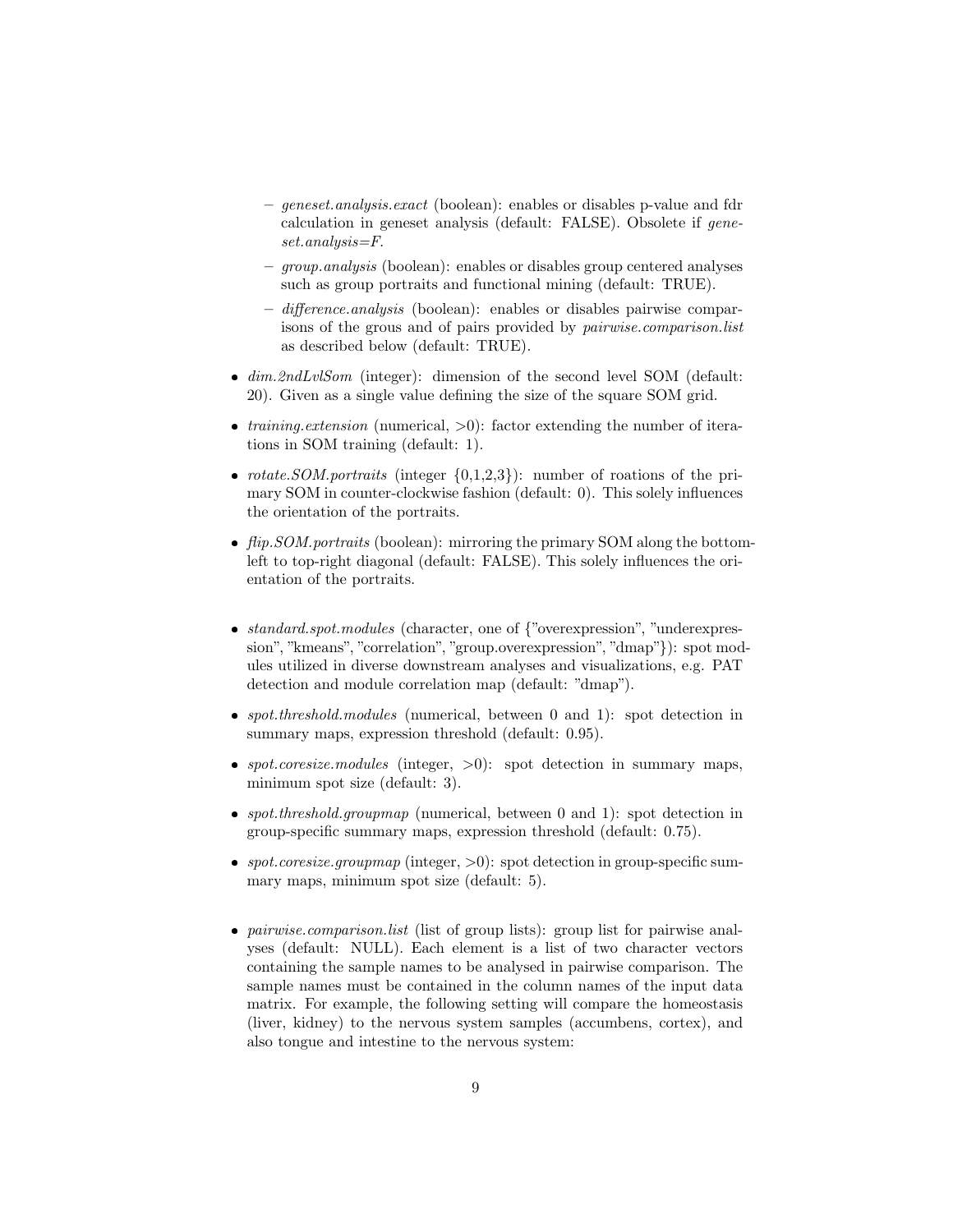|     | > env\$preferences\$pairwise.comparison.list <- |
|-----|-------------------------------------------------|
| $+$ | list(list(c("liver", "kidney cortex"),          |
|     | $c("accumbens", "cerebral cortex"))$ ,          |
|     | $list(c("tongue", "small intestimate"),$        |
|     | c("accumbens", "cerebral cortex"))              |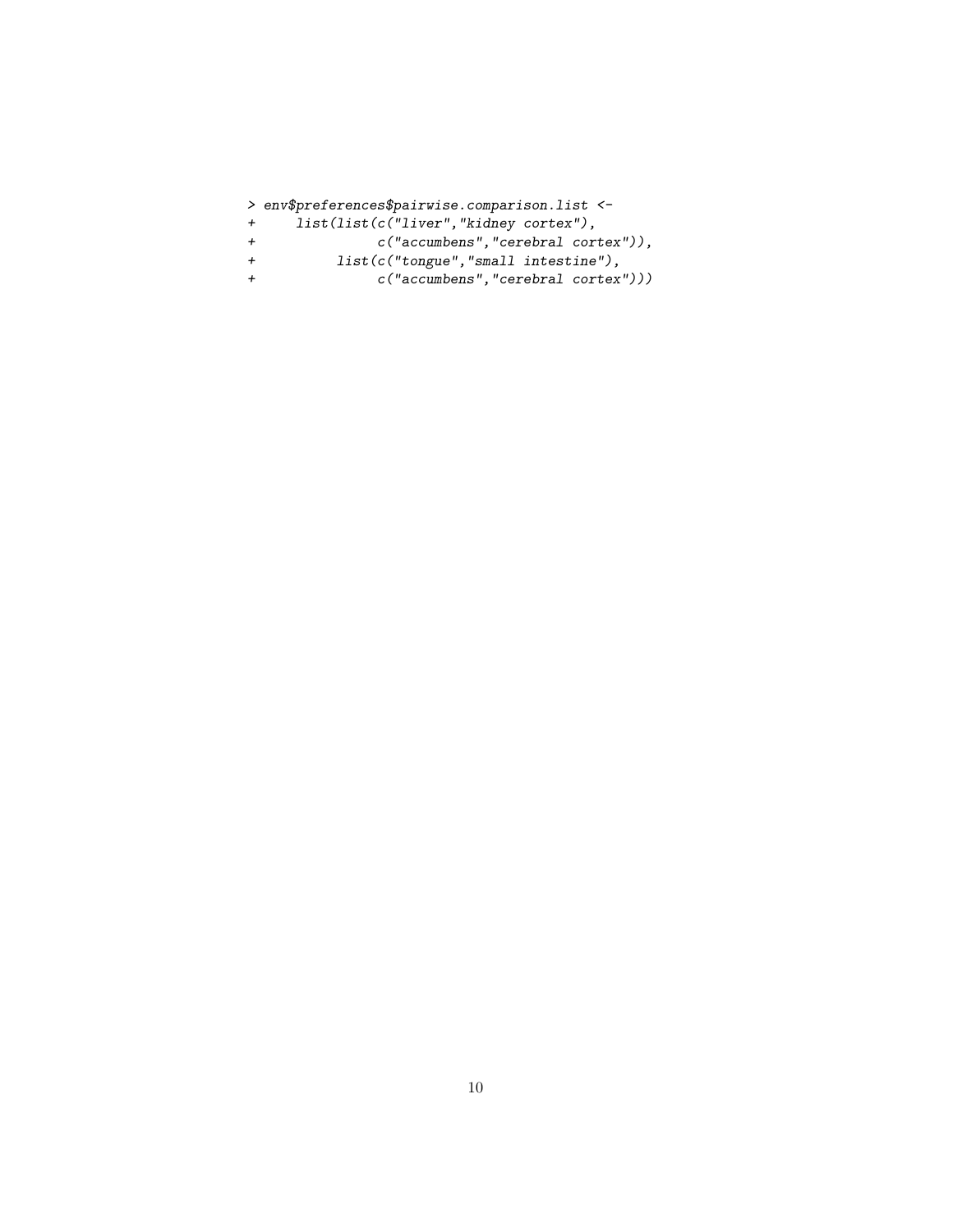# 5 Recommended SOM size and runtime estimation

The size of the SOM required to resolve main expression modules depends on both the number of features (e.g. genes measured) and the number of samples. Here we give a recommendation based on previous analyses of a multitude of different data sets (see Figure [3\)](#page-10-0). Addionally, we give an estimation for runtime of the SOM training algorithm (upper limits on an Intel Core i7 system with 16GB RAM).

Size recommendation

|                   | Number of samples |                |                |                 |                |
|-------------------|-------------------|----------------|----------------|-----------------|----------------|
| Number of genes   | < 100             | $100 - 500$    | $500 - 1,000$  | $1,000 - 5,000$ | > 5,000        |
| < 1,000           | $20 \times 20$    | $25 \times 25$ | $30 \times 30$ | $35 \times 35$  | $40 \times 40$ |
| $1,000 - 10,000$  | $30 \times 30$    | $35 \times 35$ | $40 \times 40$ | 45 x 45         | $50 \times 50$ |
| $10,000 - 50,000$ | $40 \times 40$    | 45 x 45        | $50 \times 50$ | 55 x 55         | $60 \times 60$ |

Approx. runtime

|                   | Number of samples |             |               |                 |         |
|-------------------|-------------------|-------------|---------------|-----------------|---------|
| Number of genes   | < 100             | $100 - 500$ | $500 - 1.000$ | $1,000 - 5,000$ | > 5,000 |
| < 1,000           | $< 1$ min         | $< 5$ min   | $< 5$ min     | < 1 h           | >1 h    |
| $1,000 - 10,000$  | $<$ 5 min         | $<$ 30 min  | < 2 h         | $<$ 12 h        | > 12 h  |
| $10,000 - 50,000$ | $<$ 30 min        | < 4 h       | < 10 h        | $<$ 3 d         | 3 d     |

<span id="page-10-0"></span>Figure 3: Recommended size of the SOM and estimated runtime of the SOM training on an Intel Core i7 system (16GB RAM).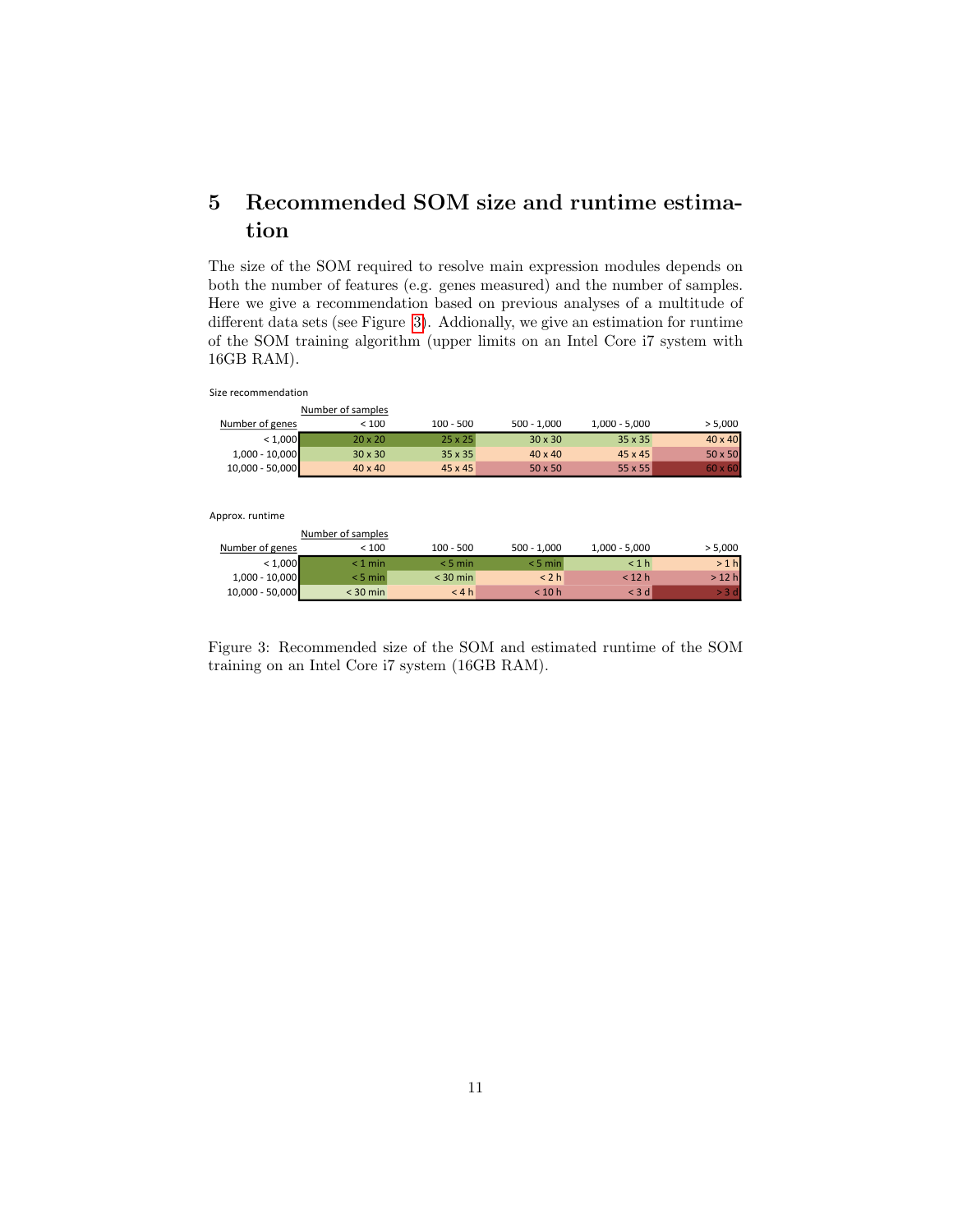## 6 Biomart database settings

Two parameters are required to access gene annotations and functional information via biomaRt interface:

database.dataset defines the Ensembl data set to be queried, e.g. "hsapiens gene ensembl", "mmusculus gene ensembl"or "rnorvegicus gene ensembl". A complete list of possible entries can be obtained by

```
> library(biomaRt)
> mart<-useMart("ensembl")
> listDatasets(mart)
```
The default setting "auto" will cause oposSOM to test frequently used settings of database.dataset and database.id.type. If this automatic download of annotation data fails, a warning will be given and manual definition of the parameters will be necessary to enable functional analyses.

database.id.type provides information about the identifier type constituted by the rownames of the expression matrix, e.g. "ensembl\_gene\_id", "refseq\_mrna" or "affy\_hg\_u133\_plus\_2". A complete list of possible entries can be obtained by

```
> library(biomaRt)
```

```
> mart<-useMart(biomart="ensembl", dataset="hsapiens_gene_ensembl")
```

```
> listFilters(mart)
```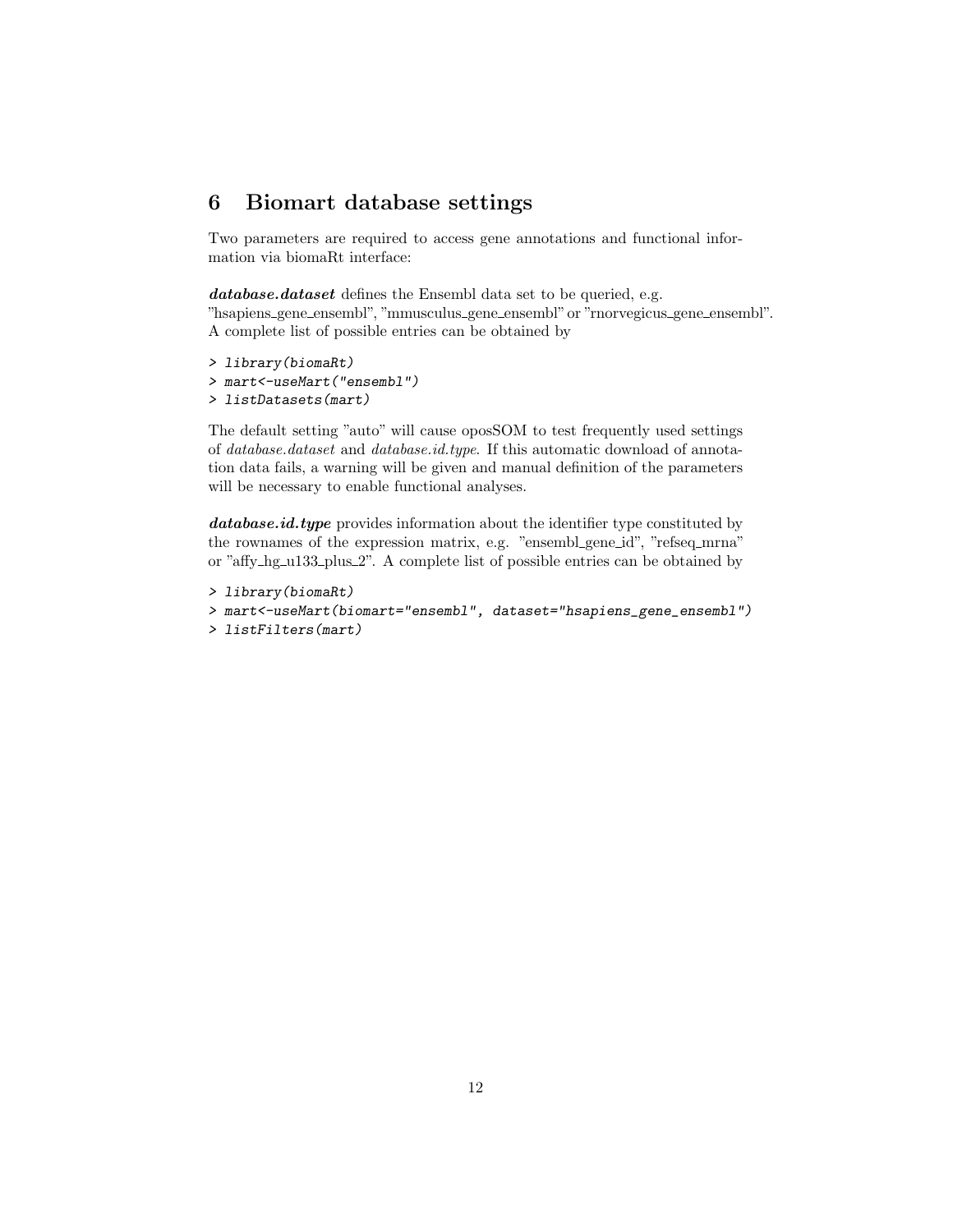### 7 Citing oposSOM

Please cite (Löffler-Wirth et al., 2015) when using the package.

### 8 Details

This document was written using:

```
> sessionInfo()
R version 3.6.1 (2019-07-05)
Platform: x86_64-pc-linux-gnu (64-bit)
Running under: Ubuntu 18.04.3 LTS
Matrix products: default
BLAS: /home/biocbuild/bbs-3.10-bioc/R/lib/libRblas.so
LAPACK: /home/biocbuild/bbs-3.10-bioc/R/lib/libRlapack.so
locale:
[1] LC_CTYPE=en_US.UTF-8 LC_NUMERIC=C
[3] LC_TIME=en_US.UTF-8 LC_COLLATE=C
[5] LC_MONETARY=en_US.UTF-8 LC_MESSAGES=en_US.UTF-8
[7] LC_PAPER=en_US.UTF-8 LC_NAME=C
[9] LC_ADDRESS=C LC_TELEPHONE=C
[11] LC_MEASUREMENT=en_US.UTF-8 LC_IDENTIFICATION=C
attached base packages:
[1] parallel stats graphics grDevices utils datasets methods
[8] base
other attached packages:
[1] Biobase_2.46.0 BiocGenerics_0.32.0 oposSOM_2.4.0
[4] igraph_1.2.4.1
loaded via a namespace (and not attached):
[1] Rcpp_1.0.2 pillar_1.4.2 compiler_3.6.1
[4] dbplyr_1.4.2 prettyunits_1.0.2 tools_3.6.1
[7] progress_1.2.2 zeallot_0.1.0 biomaRt_2.42.0
[10] digest_0.6.22 bit_1.1-14 nlme_3.1-141
[13] lattice_0.20-38 RSQLite_2.1.2 memoise_1.1.0
[16] BiocFileCache_1.10.0 tibble_2.1.3 pkgconfig_2.0.3
[19] rlang_0.4.1 DBI_1.0.0 curl_4.2
[22] pixmap_0.4-11 fastICA_1.2-2 dplyr_0.8.3
[25] stringr_1.4.0 httr_1.4.1 rappdirs_0.3.1
[28] S4Vectors_0.24.0 vctrs_0.2.0 askpass_1.1
[31] IRanges_2.20.0 hms_0.5.1 scatterplot3d_0.3-41
```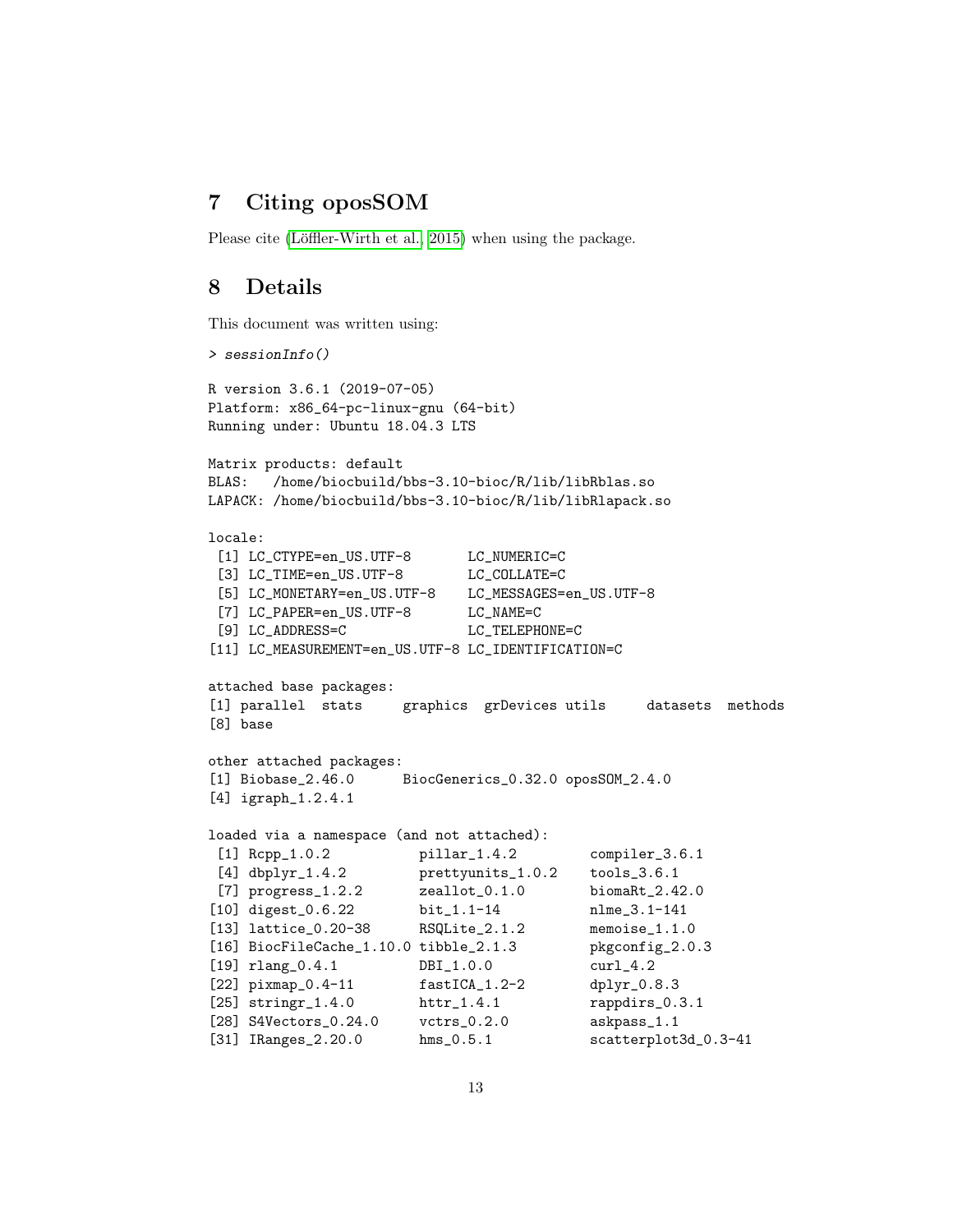| $[34]$ grid_3.6.1                        | tidyselect_0.2.5 | $stats4_3.6.1$     |
|------------------------------------------|------------------|--------------------|
| $[37]$ bit64_0.9-7                       | glue_1.3.1       | $R6_{-}2.4.0$      |
| [40] AnnotationDbi_1.48.0 fdrtool_1.2.15 |                  | XML_3.98-1.20      |
| $[43]$ purrr_0.3.3                       | $blob_1.2.0$     | magrittr_1.5       |
| $[46]$ backports_1.1.5                   | assertthat_0.2.1 | $tsne_0.1-3$       |
| $[49]$ ape_5.3                           | $stringi_1.4.3$  | RcppParallel_4.4.4 |
| $[52]$ openssl_1.4.1                     | $crayon_1.3.4$   |                    |
|                                          |                  |                    |